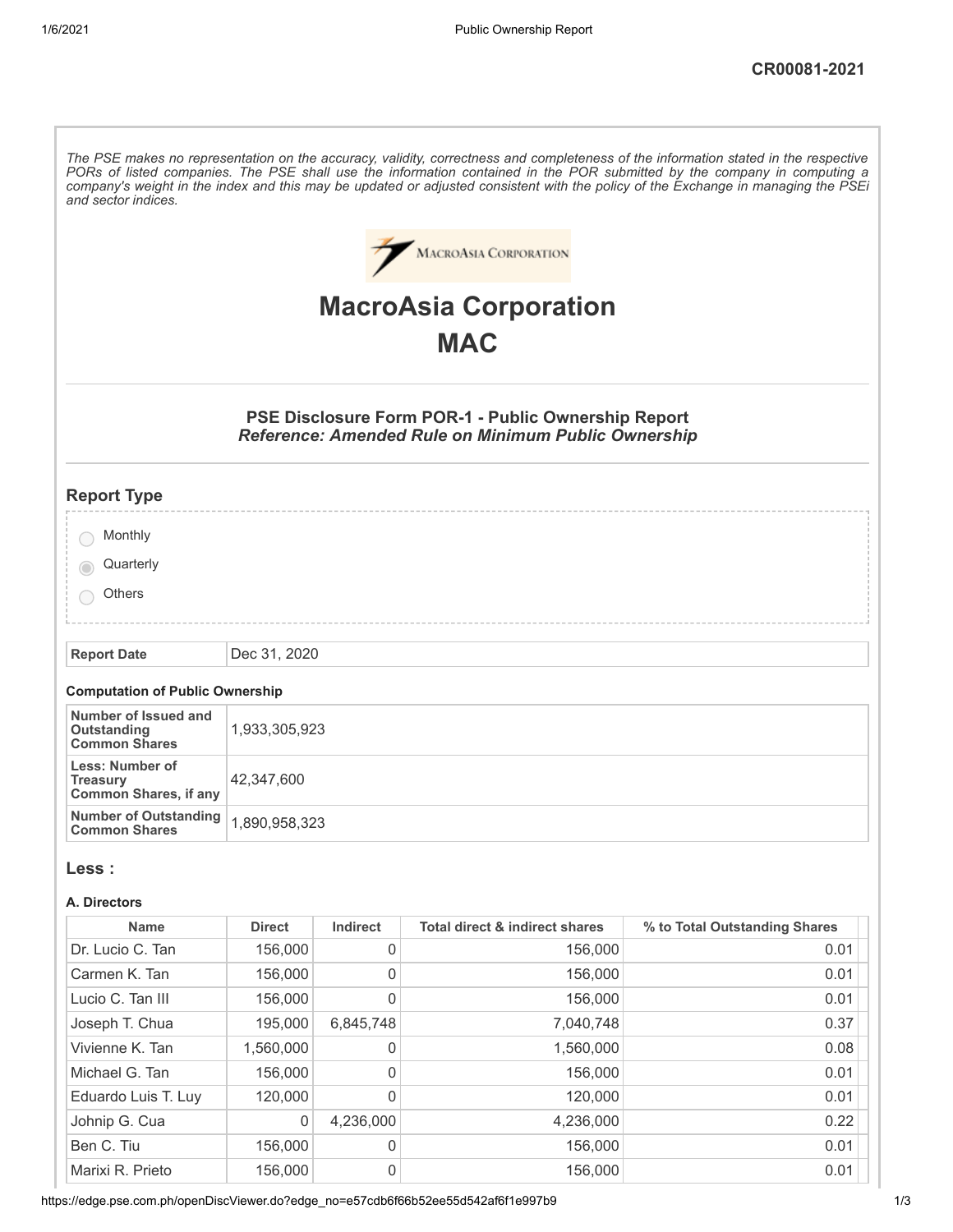#### 1/6/2021 Public Ownership Report

| U٧<br>Samuel | .000<br>156 | .840<br>Q <sub>1</sub> <sup>R</sup> | .074.840   | 0.06 |
|--------------|-------------|-------------------------------------|------------|------|
|              | 2,967,000   | 12,000,588                          | 14,967,588 | U.O  |

#### **B. Officers**

| <b>Name</b>                     | <b>Direct</b> | Indirect          | Total direct & indirect shares | % to Total Outstanding Shares |
|---------------------------------|---------------|-------------------|--------------------------------|-------------------------------|
| Atty. Florentino M. Herrera III |               | 358,800 8,375,564 | 8.734.364                      | 0.46                          |
|                                 |               | 358,800 8,375,564 | 8,734,364                      | 0.46                          |

# **C. Principal/Substantial Stockholders**

| <b>Name</b> | <b>Direct</b> | Indirect | Total direct & indirect shares | % to Total Outstanding Shares |
|-------------|---------------|----------|--------------------------------|-------------------------------|
|             |               |          |                                |                               |
|             |               |          |                                |                               |

# **D. Affiliates**

| <b>Name</b>                            | <b>Direct</b> | Indirect | <b>Total direct &amp; indirect</b><br>shares | % to Total Outstanding<br><b>Shares</b> |
|----------------------------------------|---------------|----------|----------------------------------------------|-----------------------------------------|
| Baguio Gold Holdings Corp.             | 137,280,000   | 0        | 137,280,000                                  | 7.26                                    |
| Conway Equities, Inc.                  | 132,771,600   | 0        | 132,771,600                                  | 7.02                                    |
| Pan Asia Securities Corp.              | 111,958,302   | 0        | 111,958,302                                  | 5.92                                    |
| Solar Holdings Corp.                   | 92,040,000    | 0        | 92,040,000                                   | 4.87                                    |
| Dragonstar Management Corp             | 83,850,000    | 0        | 83,850,000                                   | 4.43                                    |
| Profound Holdings, Inc.                | 74,100,000    | 0        | 74,100,000                                   | 3.92                                    |
| Excel Ventures, Inc                    | 73,951,800    | 0        | 73,951,800                                   | 3.91                                    |
| <b>Bigearth Equities Corporation</b>   | 72,540,000    | 0        | 72,540,000                                   | 3.84                                    |
| Palomino Ventures, Inc.                | 45,084,000    | 0        | 45,084,000                                   | 2.38                                    |
| Primeline Realty, Inc.                 | 39,000,000    | 0        | 39,000,000                                   | 2.06                                    |
| Artisan Merchandising Corp             | 39,000,000    | 0        | 39,000,000                                   | 2.06                                    |
| Golden Path Realty Corporation         | 39,000,000    | 0        | 39,000,000                                   | 2.06                                    |
| Clipper 8 Realty & Development<br>Corp | 39,000,000    | 0        | 39,000,000                                   | 2.06                                    |
| Absolute Holdings & Equities, Inc      | 39,000,000    | 0        | 39,000,000                                   | 2.06                                    |
| Caravan Holdings Corporation           | 39,000,000    | 0        | 39,000,000                                   | 2.06                                    |
| <b>Quality Holdings Inc</b>            | 39,000,000    | 0        | 39,000,000                                   | 2.06                                    |
| Sunway Equities inc                    | 35,053,200    | 0        | 35,053,200                                   | 1.85                                    |
| Infinity Equities Incorporated         | 34,320,000    | 0        | 34,320,000                                   | 1.81                                    |
| <b>Bestview Development Corp</b>       | 34,320,000    | 0        | 34,320,000                                   | 1.81                                    |
| <b>Basic Options Inc</b>               | 34,320,000    | 0        | 34,320,000                                   | 1.81                                    |
| Winsor Merchandising Corp              | 34,320,000    | 0        | 34,320,000                                   | 1.81                                    |
| Prima Equities & Investments Corp      | 34,320,000    | 0        | 34,320,000                                   | 1.81                                    |
| Legacy Holdings Inc                    | 34,320,000    | 0        | 34,320,000                                   | 1.81                                    |
| Kinston Realty & Development Corp      | 34,320,000    | 0        | 34,320,000                                   | 1.81                                    |
| <b>Wonderoad Corporation</b>           | 12,500,000    | 0        | 12,500,000                                   | 0.66                                    |
|                                        | 1,384,368,902 | 0        | 1,384,368,902                                | 73.15                                   |

# **E. Government**

| <b>Name</b> | <b>Direct</b> | Indirect | Total direct & indirect shares | % to Total Outstanding Shares |
|-------------|---------------|----------|--------------------------------|-------------------------------|
|             |               |          |                                |                               |
|             |               |          |                                |                               |

### **F. Banks**